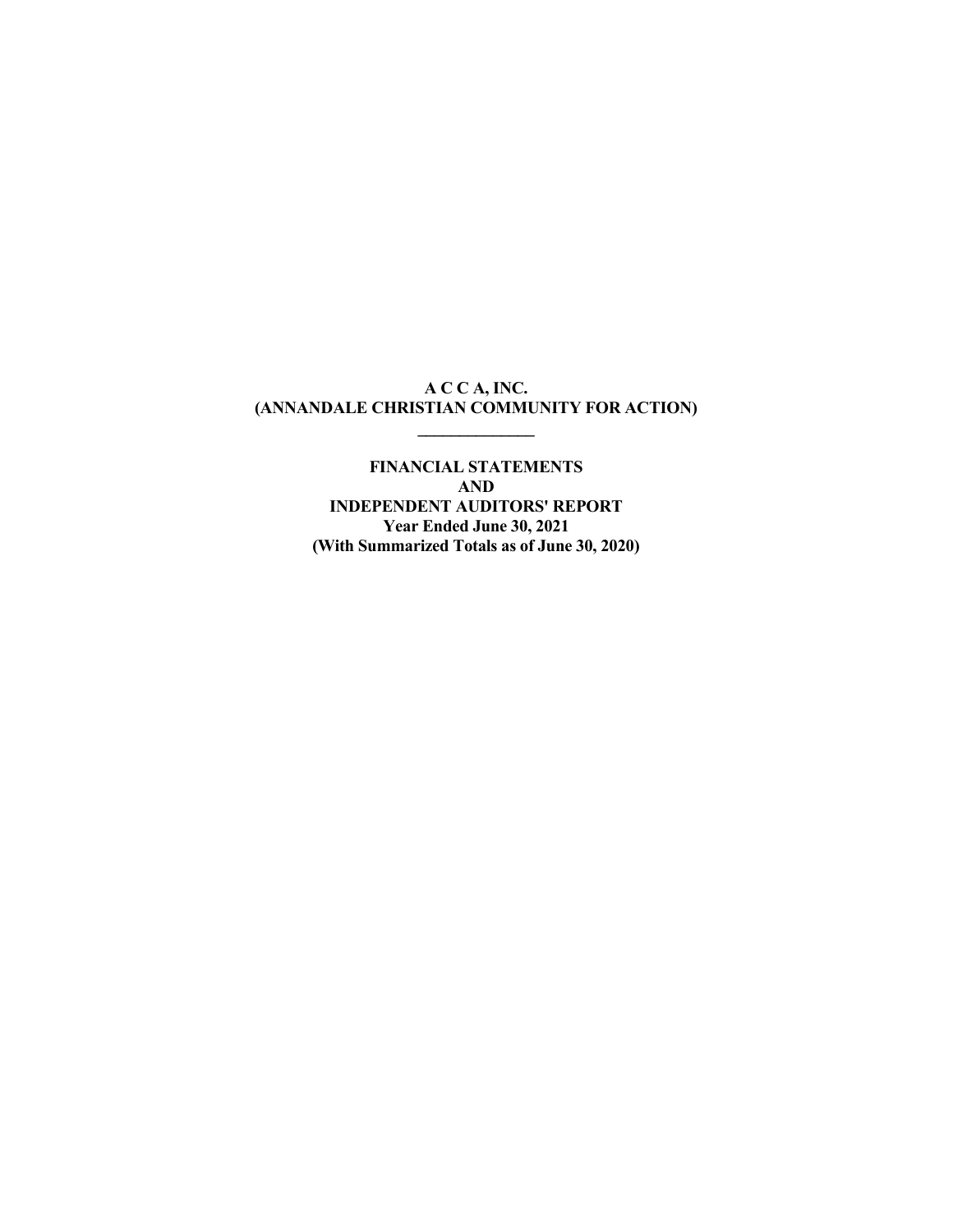# **TABLE OF CONTENTS**

| <b>Description</b>                      | Page     |
|-----------------------------------------|----------|
| Independent Auditors' Report            | $1 - 2$  |
| <b>Financial Statements:</b>            |          |
| <b>Statement of Financial Position</b>  | 3        |
| <b>Statement of Activities</b>          | 4        |
| <b>Statement of Functional Expenses</b> | 5        |
| <b>Statement of Cash Flows</b>          | 6        |
| Notes to Financial Statements           | $7 - 17$ |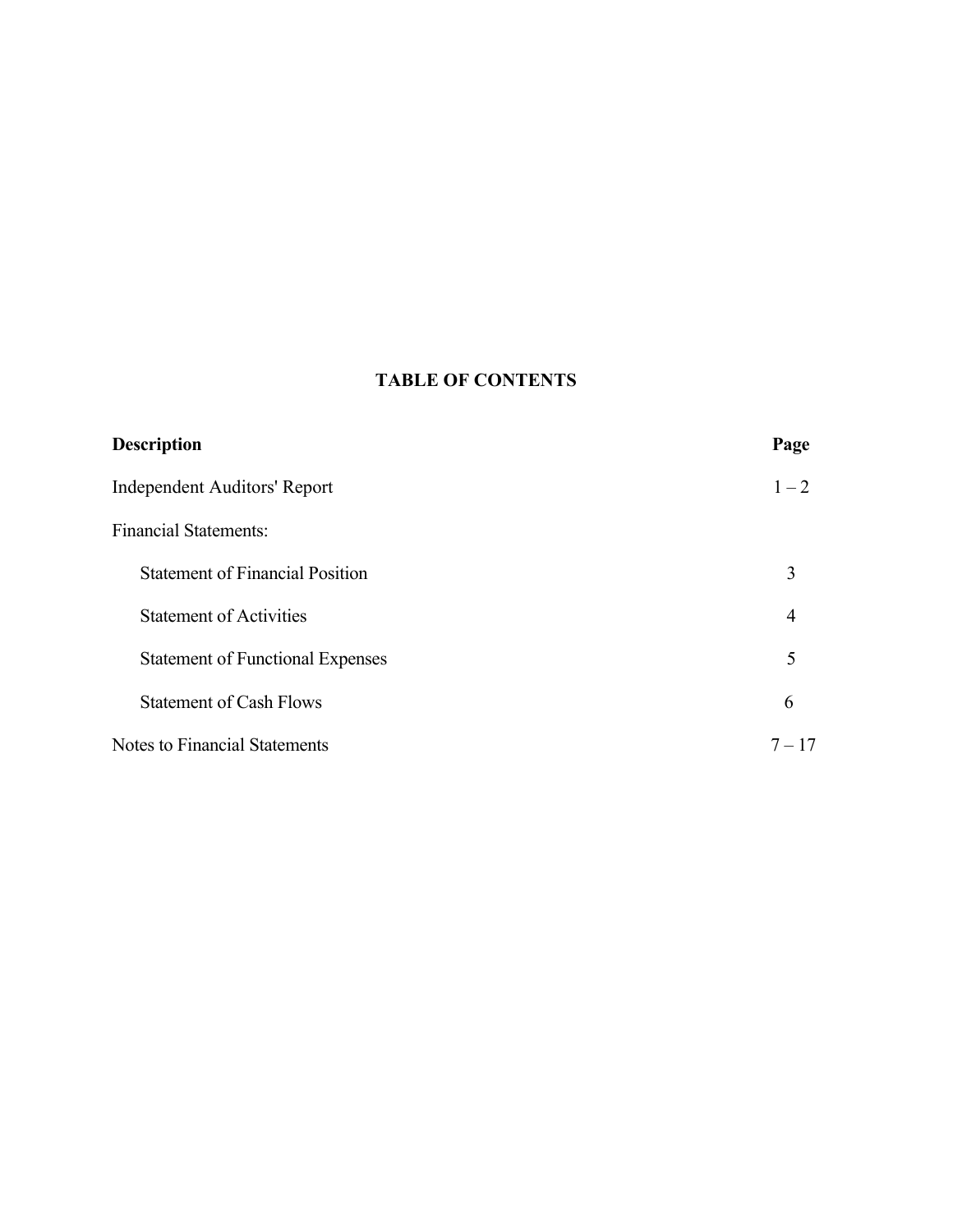6903 Rockledge Drive Suite 300 Bethesda, MD 20817 301-564-3636



1950 Old Gallows Road Suite 440 Vienna, VA 22182 703-506-9700

STRENGTH IN NUMBERS

# **INDEPENDENT AUDITORS' REPORT**

To the Board of Directors A C C A, Inc. (Annandale Christian Community for Action)

We have audited the accompanying financial statements of A C C A, Inc. (Annandale Christian Community for Action) (ACCA) (a nonprofit organization) which comprise the statement of financial position as of June 30, 2021, and the related statements of activities, functional expenses and cash flows for the year then ended, and the related notes to the financial statements.

# *Management's Responsibility for the Financial Statements*

Management is responsible for the preparation and fair presentation of these financial statements in accordance with accounting principles generally accepted in the United States of America; this includes the design, implementation, and maintenance of internal control relevant to the preparation and fair presentation of financial statements that are free from material misstatement, whether due to fraud or error.

# *Auditors' Responsibility*

Our responsibility is to express an opinion on these financial statements based on our audit. We conducted our audit in accordance with auditing standards generally accepted in the United States of America. Those standards require that we plan and perform the audit to obtain reasonable assurance about whether the financial statements are free from material misstatement.

An audit involves performing procedures to obtain audit evidence about the amounts and disclosures in the financial statements. The procedures selected depend on the auditor's judgment, including the assessment of the risks of material misstatement of the financial statements, whether due to fraud or error. In making those risk assessments, the auditor considers internal control relevant to the entity's preparation and fair presentation of the financial statements in order to design audit procedures that are appropriate in the circumstances, but not for the purpose of expressing an opinion on the effectiveness of the entity's internal control. Accordingly, we express no such opinion. An audit also includes evaluating the appropriateness of accounting policies used and the reasonableness of significant accounting estimates made by management, as well as evaluating the overall presentation of the financial statements.

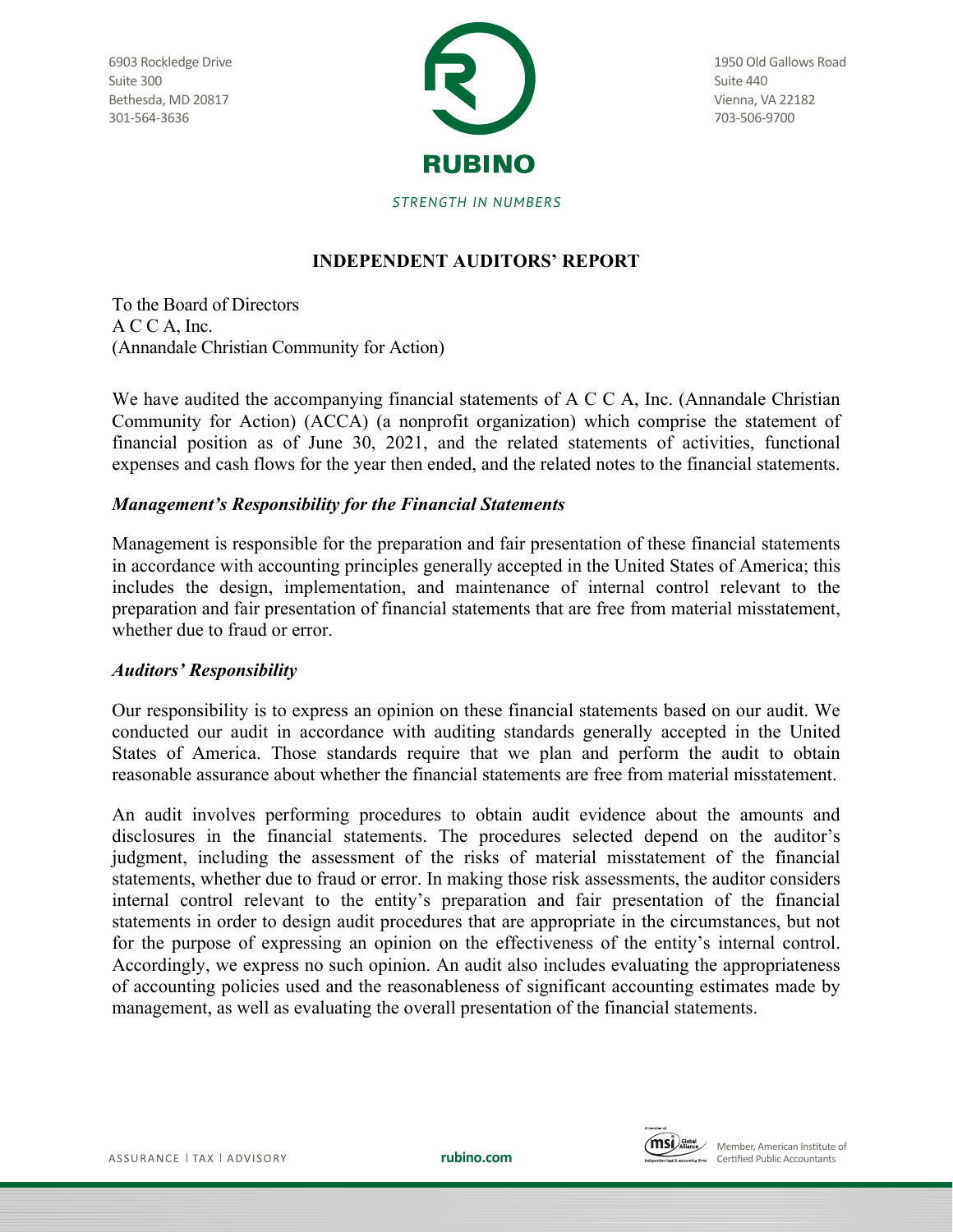We believe that the audit evidence we have obtained is sufficient and appropriate to provide a basis for our audit opinion.

### *Opinion*

In our opinion, the financial statements referred to above present fairly, in all material respects, the financial position of A C C A, Inc. (Annandale Christian Community for Action) as of June 30, 2021, and the changes in its net assets and its cash flows for the years then ended in accordance with accounting principles generally accepted in the United States of America.

## *Report on Summarized Comparative Information*

The prior year comparative information included in the accompanying statements of financial position and activities has been derived from ACCA's June 30, 2020, financial statements which were audited by other auditors whose report thereon dated February 4, 2021, expressed an unmodified opinion on those financial statements.

Bethesda, Maryland

February 24, 2022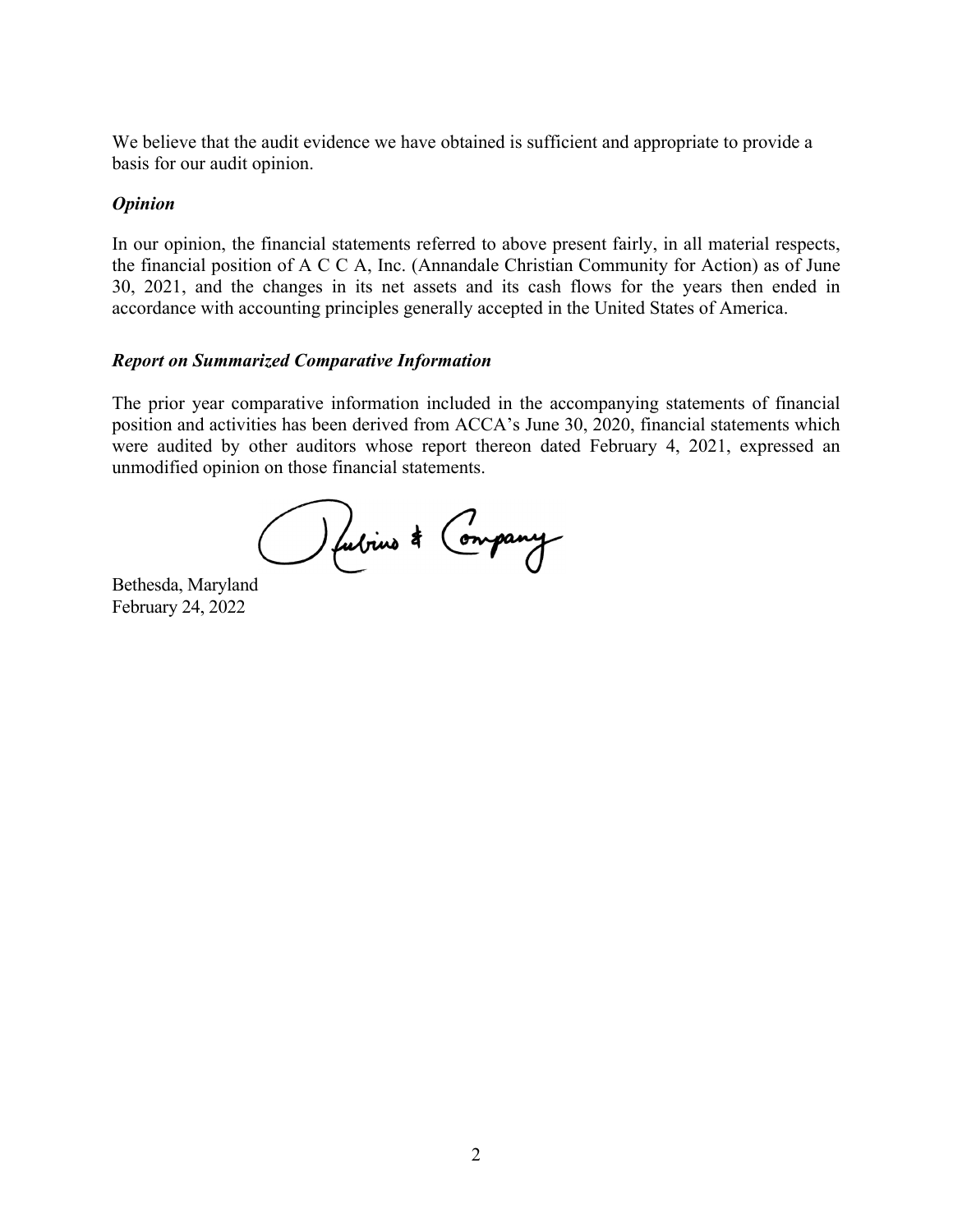#### **A C C A, INC. June 30, 2021 (ANNANDALE CHRISTIAN COMMUNITY FOR ACTION) STATEMENT OF FINANCIAL POSITION (WITH SUMMARIZED TOTALS AS OF JUNE 30, 2020)**

**\_\_\_\_\_\_\_\_\_\_\_\_**

|                                  |               |                                   |               |               |              |           | 2020            |
|----------------------------------|---------------|-----------------------------------|---------------|---------------|--------------|-----------|-----------------|
|                                  |               |                                   |               | 2021          |              |           | (Summarized)    |
|                                  |               | Child                             |               |               |              |           |                 |
|                                  |               | Development                       |               | Human Service |              |           |                 |
|                                  |               | Center                            |               | Ministries    |              | Total     | Total All Funds |
|                                  |               | <b>ASSETS</b>                     |               |               |              |           |                 |
| <b>CURRENT ASSETS</b>            |               |                                   |               |               |              |           |                 |
| Cash and cash equivalents        | $\mathcal{S}$ | 1,033,511                         | <sup>S</sup>  | 2,124,952     | \$           | 3,158,463 | \$<br>3,999,201 |
| Accounts receivable              |               | 639,595                           |               | 10,106        |              | 649,701   | 382,439         |
| Inventory                        |               |                                   |               | 35,770        |              | 35,770    | 32,920          |
| Prepaid expenses                 |               | 83,655                            |               | 1,084         |              | 84,739    | 10,555          |
| Total current assets             |               | 1,756,761                         |               | 2,171,912     |              | 3,928,673 | 4,425,115       |
| <b>INVESTMENTS</b>               |               |                                   |               | 174,614       |              | 174,614   | 174,931         |
| <b>NOTES RECEIVABLE</b>          |               |                                   |               | 20,037        |              | 20,037    | 22,579          |
| PROPERTY AND EQUIPMENT, NET      |               | 321,753                           |               |               |              | 321,753   | 363,649         |
| Total assets                     | \$            | 2,078,514                         | <sup>S</sup>  | 2,366,563     | \$           | 4,445,077 | \$<br>4,986,274 |
|                                  |               | <b>LIABILITIES AND NET ASSETS</b> |               |               |              |           |                 |
| <b>CURRENT LIABILITIES</b>       |               |                                   |               |               |              |           |                 |
| Accounts payable                 | $\mathcal{S}$ | 53,031                            | $\mathcal{S}$ | 208           | $\mathbb{S}$ | 53,239    | \$<br>138,081   |
| Accrued expenses                 |               | 260,090                           |               |               |              | 260,090   | 200,034         |
| Payroll protection program loan  |               |                                   |               |               |              |           | 538,700         |
| Deferred revenue                 |               | 16,660                            |               |               |              | 16,660    | 18,458          |
| Coronavirus Relief Fund Advances |               |                                   |               | 1,529,152     |              | 1,529,152 | 2,377,111       |
| Other advances                   |               |                                   |               |               |              |           | 12,503          |
| Escrow payable                   |               |                                   |               | 5,218         |              | 5,218     | 1,830           |
| Total current liabilities        |               | 329,781                           |               | 1,534,578     |              | 1,864,359 | 3,286,717       |
| <b>NET ASSETS</b>                |               |                                   |               |               |              |           |                 |
| Without donor restrictions:      |               |                                   |               |               |              |           |                 |
| Undesignated                     |               | 1,748,733                         |               | 769,790       |              | 2,518,523 | 1,108,872       |
| Designated by Board              |               |                                   |               | 523,830       |              | 523,830   | 523,830         |
| Total without donor restrictions |               | 1,748,733                         |               | 769,790       |              | 3,042,353 | 1,632,702       |
| With donor restrictions          |               |                                   |               | 62,195        |              | 62,195    | 66,855          |
| Total net assets                 |               | 1,748,733                         |               | 831,985       |              | 3,104,548 | 1,699,557       |
| Total liabilities and net assets | \$            | 2,078,514                         | \$            | 2,366,563     | \$           | 4,445,077 | \$<br>4,986,274 |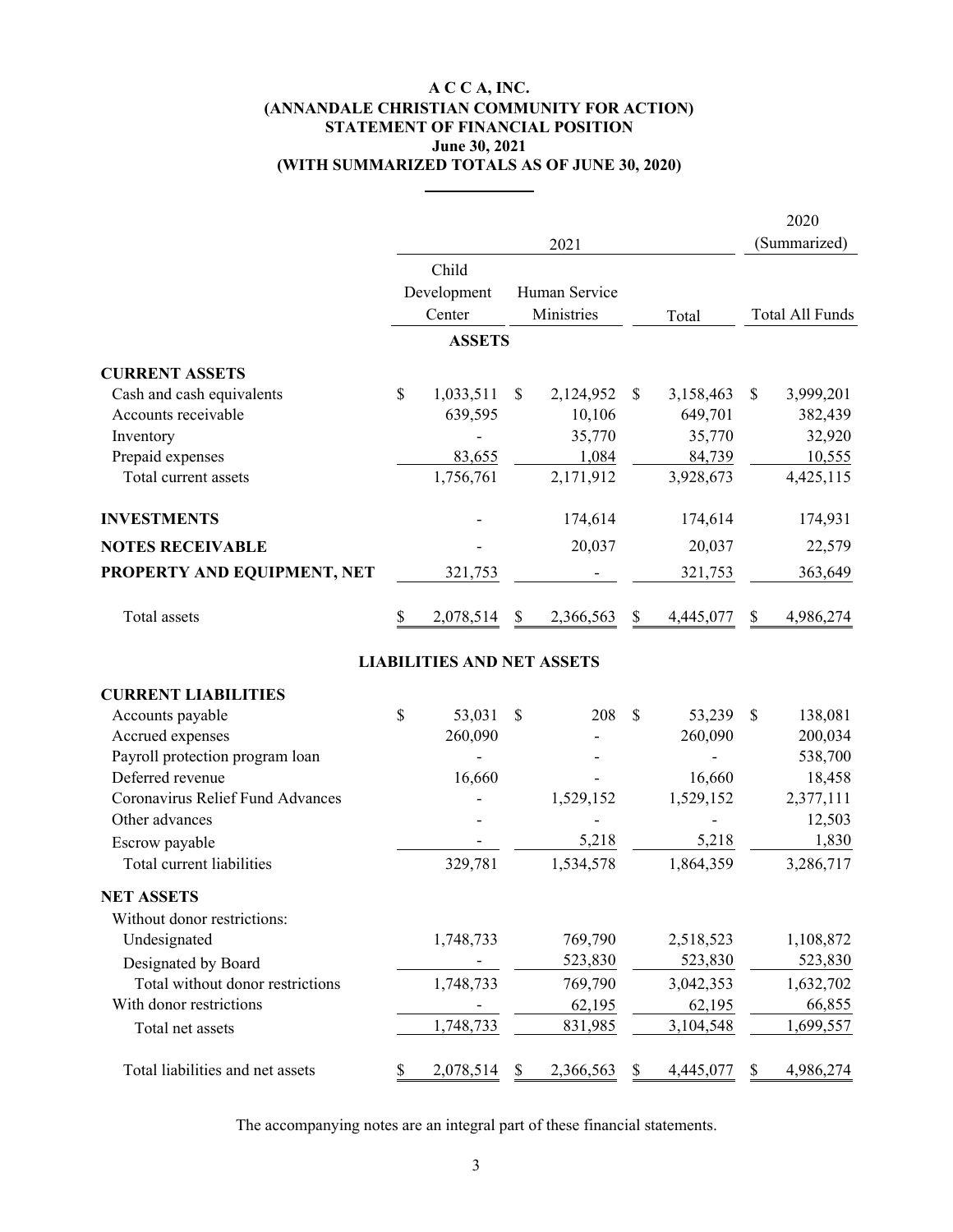### **A C C A, INC. (ANNANDALE CHRISTIAN COMMUNITY FOR ACTION) STATEMENT OF ACTIVITIES YEAR ENDED JUNE 30, 2021 (WITH SUMMARIZED TOTALS FOR THE YEAR ENDED JUNE 30, 2020)**

**\_\_\_\_\_\_\_\_\_\_\_\_**

|                                         |                                   |                           |               |                                           |           |                           | 2020         |
|-----------------------------------------|-----------------------------------|---------------------------|---------------|-------------------------------------------|-----------|---------------------------|--------------|
|                                         |                                   |                           | 2021          |                                           |           |                           | (Summarized) |
|                                         |                                   |                           |               | With Donor                                |           |                           |              |
|                                         | <b>Without Donor Restrictions</b> |                           |               | Restrictions                              |           |                           |              |
|                                         | Child                             |                           |               |                                           |           |                           |              |
|                                         | Development                       |                           | Human Service | Human Service                             |           |                           |              |
|                                         | Center                            |                           | Ministries    | Ministries                                | Total     |                           | Total        |
| <b>REVENUE AND OTHER SUPPORT</b>        |                                   |                           |               |                                           |           |                           |              |
| Tuition                                 |                                   |                           |               |                                           |           |                           |              |
| Parent fees                             | \$<br>555,696                     | -S                        |               | \$<br>\$                                  | 555,696   | <sup>\$</sup>             | 744,361      |
| Parental subsidy - Government           | 2,507,190                         |                           |               |                                           | 2,507,190 |                           | 2,667,579    |
| Contributions                           |                                   |                           |               |                                           |           |                           |              |
| Churches                                |                                   |                           | 136,747       |                                           | 136,747   |                           | 149,961      |
| Individual                              | 32,381                            |                           | 376,639       | 835                                       | 409,855   |                           | 371,395      |
| Organizations                           |                                   |                           | 31,301        |                                           | 31,301    |                           | 72,407       |
| Grants                                  |                                   |                           |               |                                           |           |                           |              |
| Fairfax County QAP                      | 15,225                            |                           |               |                                           | 15,225    |                           | 15,198       |
| Virginia Preschool Initiative           | 348,239                           |                           |               |                                           | 348,239   |                           | 52,800       |
| Fairfax County CCFP                     |                                   |                           | 91,615        |                                           | 91,615    |                           | 104,852      |
| United Way                              |                                   |                           |               |                                           |           |                           | 9,100        |
| Coronavirus Relief Funds                |                                   |                           | 2,990,158     |                                           | 2,990,158 |                           | 742,890      |
| Emergency Food & Shelter Program        |                                   |                           |               |                                           |           |                           | 6,258        |
| United States Department of Agriculture | 156,356                           |                           |               |                                           | 156,356   |                           | 118,479      |
| Other Organizations and Businesses      | 652,732                           |                           | 16,000        |                                           | 668,732   |                           | 58,500       |
| In-kind support                         | 555,936                           |                           | 242,069       |                                           | 798,005   |                           | 745,023      |
| Investment income (loss)                | 648                               |                           | 1,100         |                                           | 1,748     |                           | (10,211)     |
| Other revenue                           | 16,040                            |                           |               |                                           | 16,040    |                           | 31,494       |
| Net assets released from restrictions   |                                   |                           | 5,495         | (5, 495)                                  |           |                           |              |
| Total revenue and other support         | 4,840,443                         |                           | 3,891,124     | (4,660)                                   | 8,726,907 |                           | 5,880,086    |
| <b>EXPENSES</b>                         |                                   |                           |               |                                           |           |                           |              |
| Program services                        | 3,587,924                         |                           | 3,602,546     |                                           | 7,190,470 |                           | 5,218,645    |
| Management and general                  | 623,182                           |                           | 32,093        |                                           | 655,275   |                           | 675,246      |
| Total expenes                           | 4,211,107                         |                           | 3,634,639     |                                           | 7,845,746 |                           | 5,893,891    |
| <b>CHANGE IN NET ASSETS</b>             | 629,336                           |                           | 256,485       | (4,660)                                   | 881,161   |                           | (13,805)     |
| Net Assets - beginning of year          | 984,397                           |                           | 648,305       | 66,855                                    | 1,699,557 |                           | 1,713,362    |
| Transfers, net                          | 135,000                           |                           | (135,000)     |                                           |           |                           |              |
| NET ASSETS - END OF YEAR                | \$<br>1,748,733                   | $\boldsymbol{\mathsf{S}}$ | 769,790       | \$<br>$\boldsymbol{\mathsf{S}}$<br>62,195 | 2,580,718 | $\boldsymbol{\mathsf{S}}$ | 1,699,557    |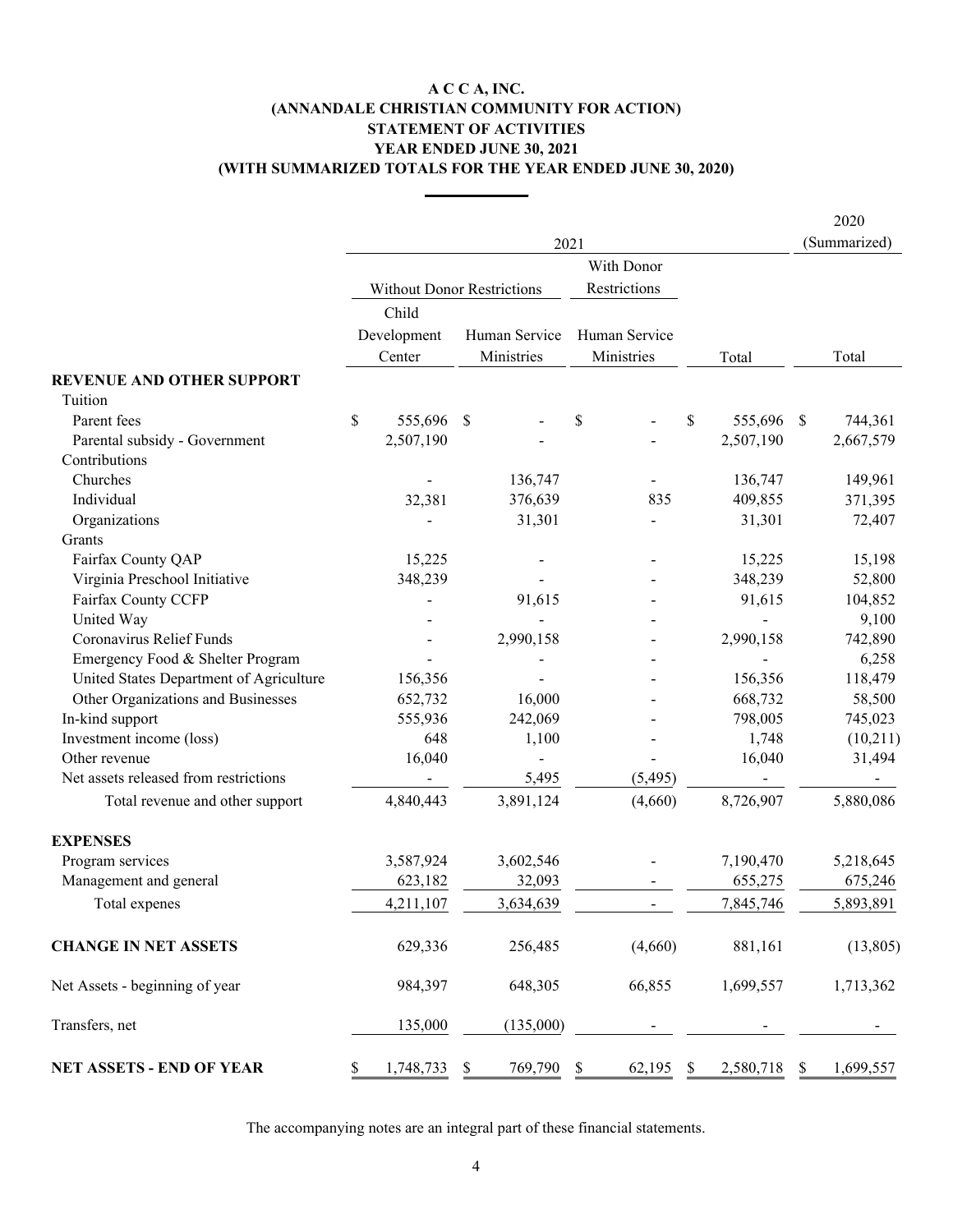#### **A C C A, INC. (ANNANDALE CHRISTIAN COMMUNITY FOR ACTION) YEAR ENDED JUNE 30, 2021 (WITH SUMMARIZED TOTALS FOR THE YEAR ENDED JUNE 30, 2020) STATEMENT OF FUNCTIONAL EXPENSES**

|                                    |                 |                  |                      |                          |                          |                          |                | 2020             |
|------------------------------------|-----------------|------------------|----------------------|--------------------------|--------------------------|--------------------------|----------------|------------------|
|                                    |                 |                  |                      | 2021                     |                          |                          |                | (Summarized)     |
|                                    |                 | Program Services |                      |                          | Management and General   |                          |                |                  |
|                                    | Child           | Human            |                      | Child                    | Human                    | Total                    |                |                  |
|                                    | Development     | Service          | <b>Total Program</b> | Development              | Service                  | Management               |                | <b>Total All</b> |
|                                    | Center          | Ministries       | Services             | Center                   | Ministries               | and General              | Total          | Funds            |
|                                    |                 |                  |                      |                          |                          |                          |                |                  |
| <b>Salaries</b>                    | \$<br>1,919,359 | S                | \$<br>1,919,359      | $\mathsf{s}$<br>338,710  | S                        | \$<br>338,710            | S<br>2,258,069 | \$<br>2,333,573  |
| Payroll and other taxes            | 92,375          |                  | 92,375               | 16,302                   |                          | 16,302                   | 108,677        | 147,980          |
| Employee benefits                  | 355,059         |                  | 355,059              | 62,657                   |                          | 62,657                   | 417,716        | 390,424          |
| Food                               | 163,307         |                  | 163,307              | 23,459                   |                          | 23,459                   | 186,766        | 305,640          |
| Bank and services charges          | $\overline{a}$  |                  | $\overline{a}$       | 5,301                    | 429                      | 5,730                    | 5,730          | 9,557            |
| Materials, equipment, and supplies | 184,530         |                  | 184,530              | 19,801                   | 3,344                    | 23,145                   | 207,675        | 114,760          |
| Repairs and maintenance            | 25,080          |                  | 25,080               | 4,426                    | 1,966                    | 6,392                    | 31,472         | 58,165           |
| Rent and custodial                 | 45,415          |                  | 45,415               | 8,014                    | $\sim$                   | 8,014                    | 53,429         | 59,802           |
| Insurance                          | 10,514          |                  | 10,514               | 1,855                    | 2,712                    | 4,567                    | 15,081         | 13,840           |
| Contracted services                | 61,030          |                  | 61,030               | $\overline{\phantom{a}}$ | ÷                        | $\overline{\phantom{a}}$ | 61,030         | 104,754          |
| Professional development           | 42,612          |                  | 42,612               | 7,520                    |                          | 7,520                    | 50,132         | 26,981           |
| Temporary help                     | $\overline{a}$  |                  | $\overline{a}$       | $\overline{\phantom{a}}$ | 7,079                    | 7,079                    | 7,079          | 3,078            |
| Dues and registration              | 12,718          |                  | 12,718               | 2,244                    | $\overline{a}$           | 2,244                    | 14,962         | 13,066           |
| Telephone and postage              | 10,645          |                  | 10,645               | 2,309                    | 1,334                    | 3,643                    | 14,288         | 10,499           |
| Printing and equipment rental      | 22,897          |                  | 22,897               | 4,041                    | 2,661                    | 6,702                    | 29,599         | 29,359           |
| Legal and accounting               |                 |                  | $\overline{a}$       | 18,005                   | 10,356                   | 28,361                   | 28,361         | 38,295           |
| Miscellaneous                      | 26,071          |                  | 26,071               | 13,761                   | 2,212                    | 15,973                   | 42,069         | 97,872           |
| Scholarship                        | 25,960          |                  | 25,960               |                          | $\overline{a}$           | $\overline{a}$           | 25,960         | 81,557           |
| In-kind support                    | 472,546         |                  | 472,546              | 83,390                   | $\overline{\phantom{a}}$ | 83,390                   | 555,936        | 596,567          |
| Depreciation                       | 64,525          |                  | 64,525               | 11,387                   | $\overline{a}$           | 11,387                   | 75,912         | 72,049           |
| VPI expense                        | 53,282          |                  | 53,282               |                          | ÷,                       |                          | 53,282         | 31,496           |
| Assistance to individuals :        |                 |                  |                      |                          |                          |                          |                |                  |
| Family emergency                   |                 | 3,206,029        | 3,206,029            |                          |                          |                          | 3,206,029      | 1,081,034        |
| Housing                            |                 | 2,500            | 2,500                |                          |                          |                          | 2,500          |                  |
| Furniture                          |                 | 41,749           | 41,749               |                          |                          |                          | 41,749         | 39,246           |
| Food and nutrition                 |                 | 322,781          | 322,781              |                          |                          |                          | 322,781        | 217,097          |
| Scholarship                        |                 | 16,000           | 16,000               |                          |                          |                          | 16,000         | 16,000           |
| Homework club                      |                 | 13,487           | 13,487               |                          |                          |                          | 13,487         | 1,200            |
| <b>Total Expenses</b>              | 3,587,924       | 3,602,546        | 7,190,470            | 623,182                  | 32,093                   | 655,275                  | 7,845,771      | 5,893,891        |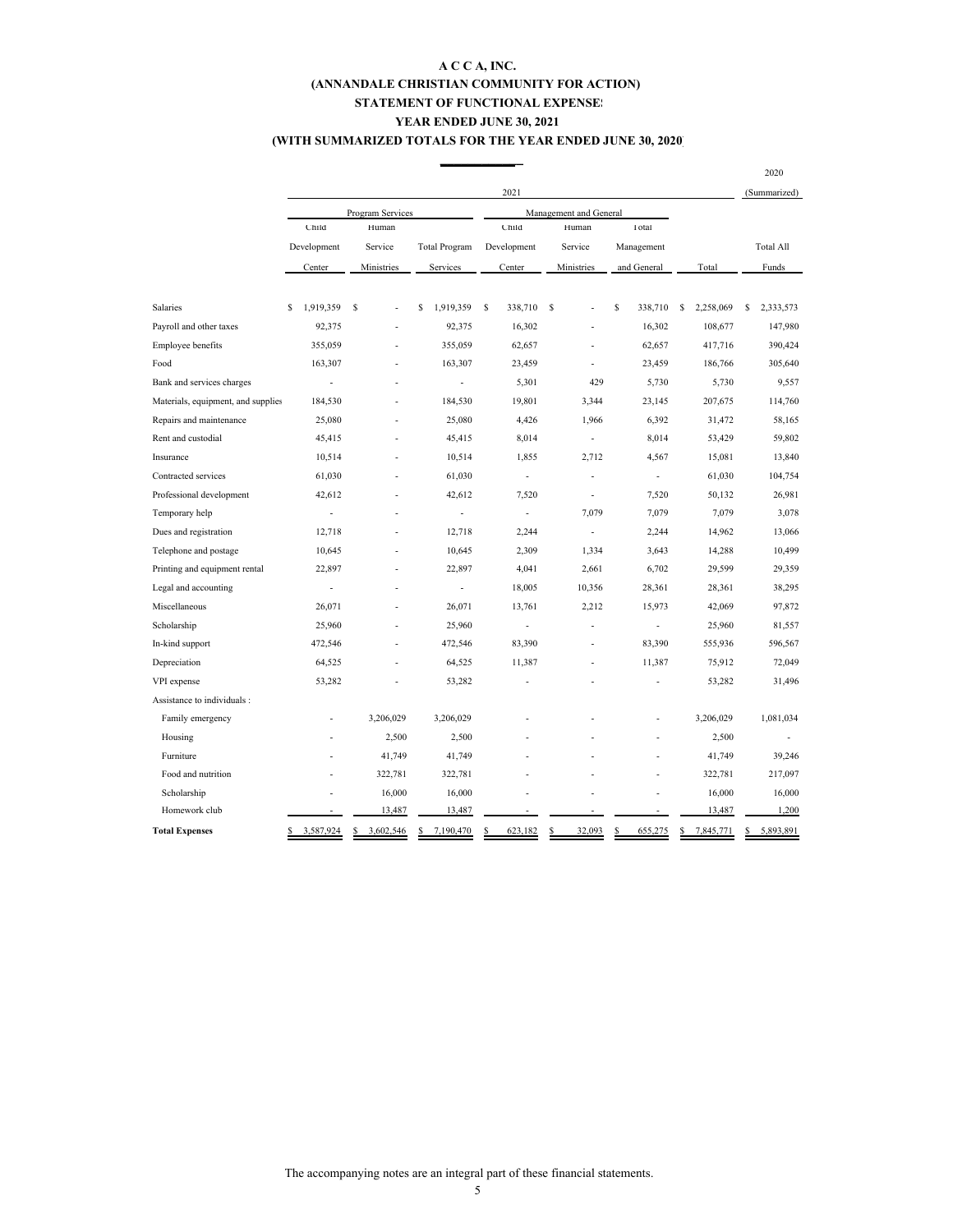# **A C C A, INC. (ANNANDALE CHRISTIAN COMMUNITY FOR ACTION) (WITH SUMMARIZED TOTALS FOR THE YEAR ENDED JUNE 30, 2020) STATEMENT OF CASH FLOWS YEAR ENDED JUNE 30, 2021**

**\_\_\_\_\_\_\_\_\_\_\_\_**

|                                                        | 2021            |              | 2020      |
|--------------------------------------------------------|-----------------|--------------|-----------|
| <b>CASH FLOWS FROM OPERATING ACTIVITIES</b>            |                 |              |           |
| Receipts                                               |                 |              |           |
| Tuition fees and subsidies                             | \$<br>3,080,717 | $\mathbb{S}$ | 5,769,803 |
| Contributions                                          | 577,903         |              | 579,776   |
| Grants                                                 | 2,584,297       |              | 1,040,079 |
| Investment income (loss)                               | 1,748           |              | (10,211)  |
| Other revenue                                          | 16,040          |              | 31,494    |
| Total receipts                                         | 6,260,705       |              | 7,410,941 |
| <b>Disbursements</b>                                   | 7,073,649       |              | 5,029,868 |
| Net cash (used) provided by operating activities       | (812, 944)      |              | 2,381,073 |
| <b>CASH FLOWS FROM INVESTING ACTIVITIES</b>            |                 |              |           |
| Purchase of property and equipment                     | (34,016)        |              | (85,672)  |
| Purchase of investments                                | (13)            |              | (12,098)  |
| Sales/maturities of investments                        | 330             |              | 420,794   |
| Net cash (used) provided by investing activities       | (33, 699)       |              | 323,024   |
| <b>CASH FLOWS FROM FINANCING ACTIVITIES</b>            |                 |              |           |
| Principal payments received on note                    | 2,542           |              | 2,204     |
| Proceeds received from Payroll Protection Program loan |                 |              | 538,700   |
| Escrow payable/receivable                              | 3,388           |              | (697)     |
| Net cash provided by financing activities              | 5,930           |              | 540,207   |
| NET CHANGE IN CASH AND CASH EQUIVALENTS                | (840,713)       |              | 3,244,304 |
| Cash and cash equivalents, beginning of year           | 3,999,201       |              | 754,897   |
| CASH AND CASH EQUIVALENTS - END OF YEAR                | \$<br>3,158,488 | $\mathbb{S}$ | 3,999,201 |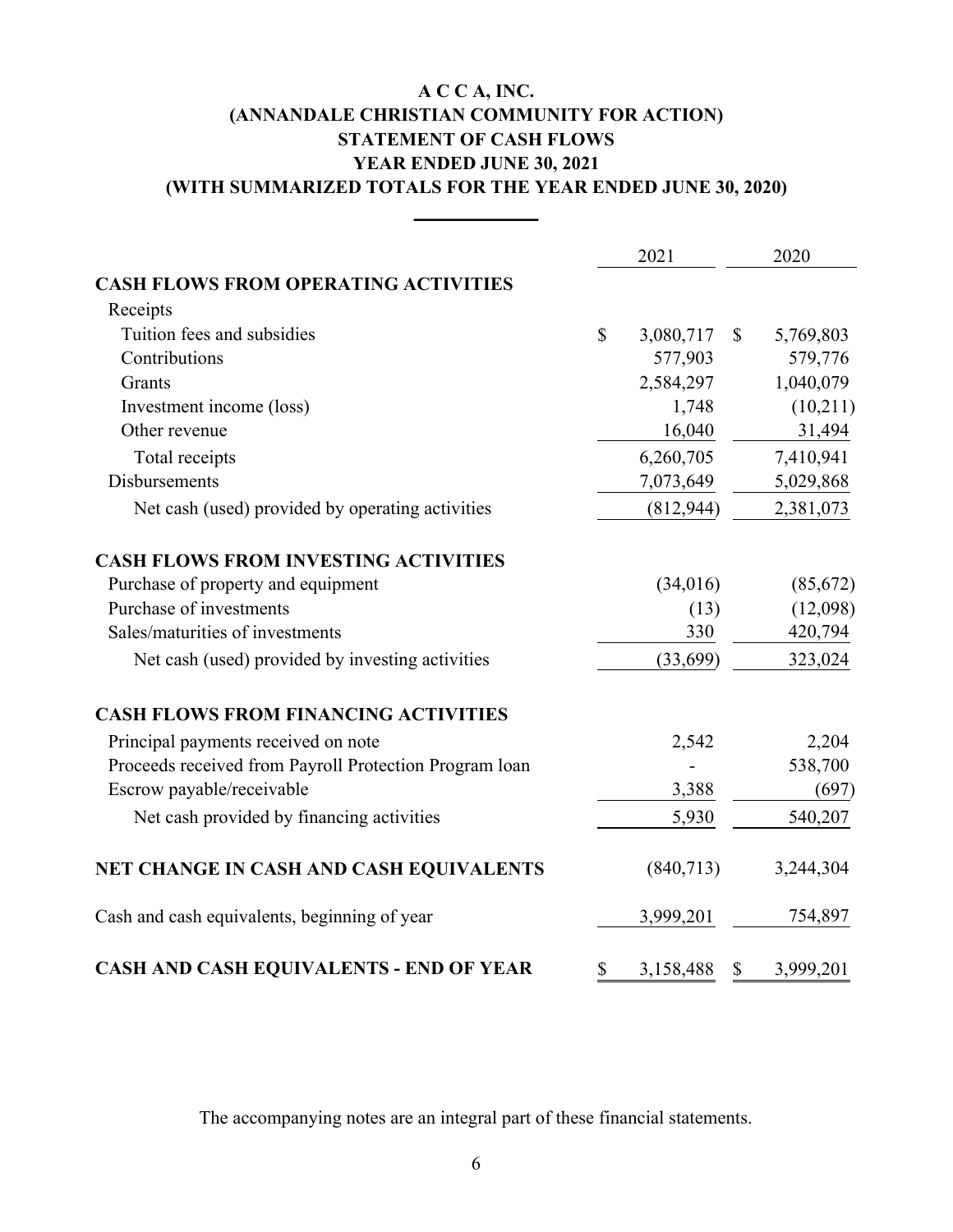**\_\_\_\_\_\_\_\_\_\_\_\_** 

### **1. Organization**

A C C A, Inc. (Annandale Christian Community for Action) (ACCA) is a nonprofit corporation organized in 1967 under the laws of the Commonwealth of Virginia to promote and sponsor Christian social action in the Annandale, VA area. ACCA is governed by a Board of Directors (Board) consisting of the corporation's officers and representatives from area member churches. ACCA operates the Child Development Center, with paid staff, to provide day care and early childhood education for its infant, toddler, and preschool children from primarily low-income families. ACCA also operates the all-volunteer Human Services Ministries to provide financial assistance for needy family emergencies, food and furniture deliveries, housing renovations, and scholarships in accordance with Board-approved budgets, policies, and procedures. ACCA is supported by contributions from individuals, Annandale area churches, and private foundations; subsidies and in-kind contributions from Fairfax County, VA; and federal and state grants.

### **2. Summary of Significant Accounting Policies**

### **Basis of Presentation**

ACCA prepares its financial statements on the accrual basis of accounting. Revenue is recognized when earned and expenses when the obligations are incurred.

#### **Income Tax Status**

ACCA is exempt from the payment of federal income taxes on its exempt activities under Section 501(c)(3) of the Internal Revenue Code. The Internal Revenue Service has determined that ACCA is not a private foundation.

ACCA has adopted the guidance in the income tax standard regarding the recognition and measurement of uncertain tax positions. The adoption of this standard had no impact on ACCA's financial statements. ACCA files as a tax-exempt organization and is not aware of any activities that would jeopardize its tax-exempt status.

#### **Comparative Financial Information**

The financial statements include certain prior year summarized comparative information in total but not by net asset class. Such information does not include sufficient detail to constitute a presentation in conformity with accounting principles generally accepted in the United States of America. Accordingly, such information should be read in conjunction with ACCA's financial statements for the year ended June 30, 2020, from which the summarized information was derived.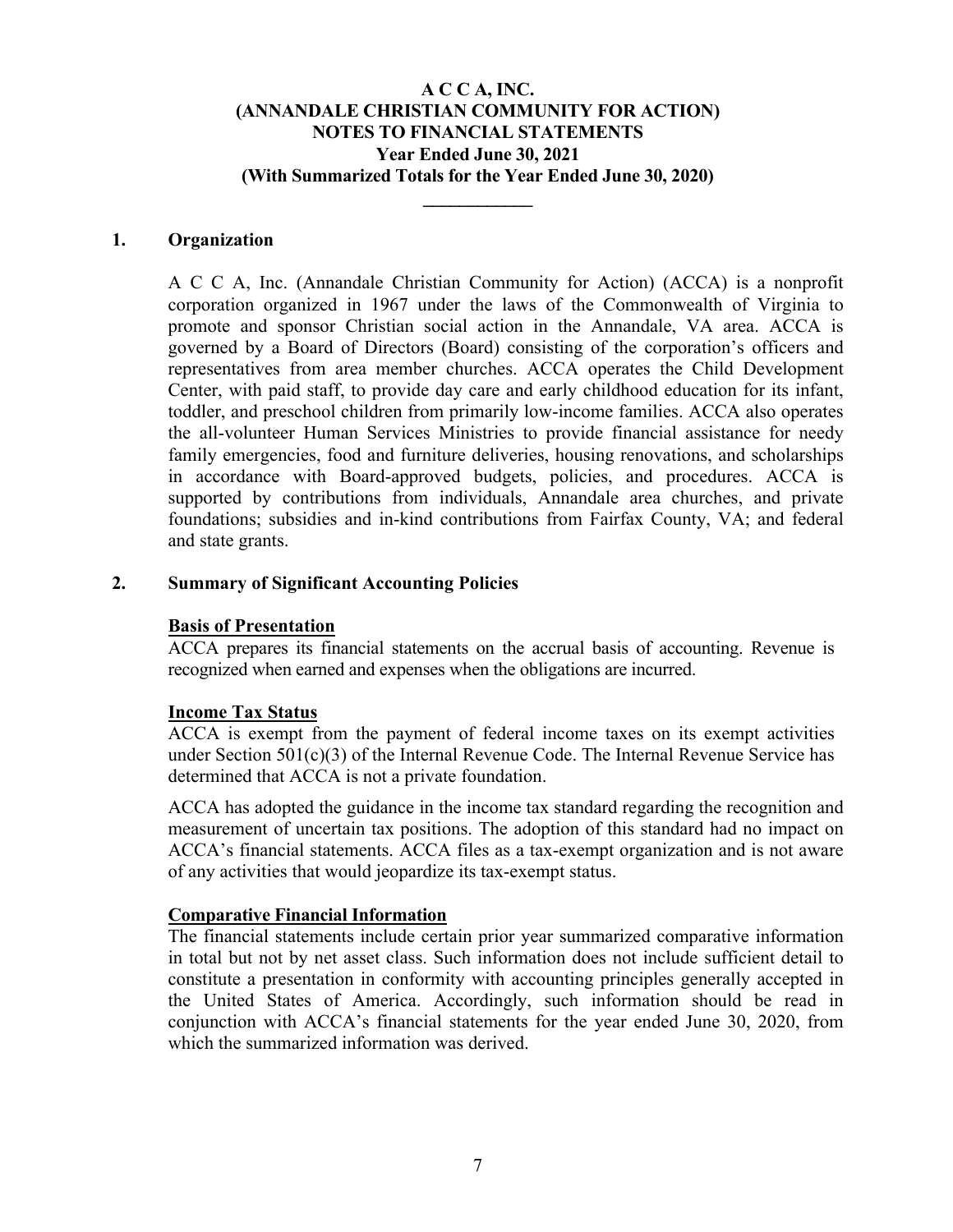**\_\_\_\_\_\_\_\_\_\_\_\_** 

### **2. Summary of Significant Accounting Policies (continued)**

### **Estimates**

The preparation of financial statements in conformity with accounting principles generally accepted in the United States of America requires management to make estimates and assumptions that affect certain reported amounts of assets and liabilities and disclosures of contingent assets and liabilities at the date if the financial statements and the reported amount of revenue and expenses during the reported period. Actual results could differ from those estimates.

### **Cash and Cash Equivalents**

Cash and cash equivalents consist primarily of interest-bearing checking accounts, saving accounts, and money market accounts. Cash equivalents have a maturity of three months or less when purchased.

### **Accounts Receivable**

Tuition fees receivable from parents are considered past due if payments are not received within 30 days of the invoice date. ACCA currently does not charge any interest or finance charges for past due invoices. The provision for doubtful accounts is based on management's evaluation of the collectability of existing receivables. Government receivables are primarily due from Fairfax County for the tuition subsidy and recorded when earned.

#### **Inventory**

Inventory consists mainly of donated food and is recorded using estimated fair value when received.

#### **Investments**

Investments are recorded at fair value.

#### **Fair Value Hierarchy**

ACCA has categorized its financial instruments, based on the priority of the inputs on to the valuation techniques, into a three-level fair hierarchy. The fair value hierarchy gives the highest priority to quoted prices in active markets for identical assets or liabilities (Level 1) and the lowest priority to unobservable inputs (Level 3). If the inputs used to measure the financial instruments fall within different levels of the hierarchy, the categorization is based on the lowest level inputs that s significant to the air value measurement of the instrument.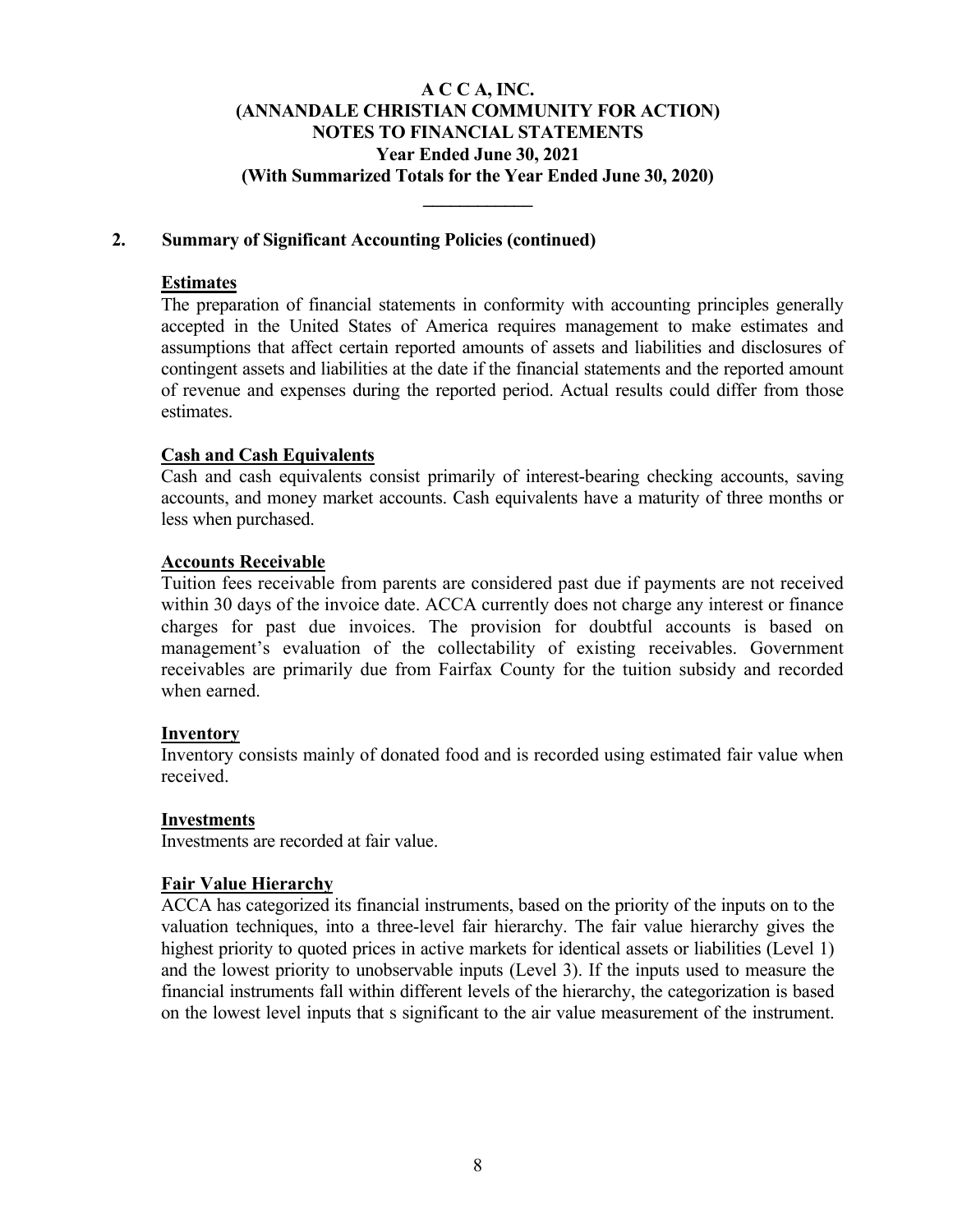**\_\_\_\_\_\_\_\_\_\_\_\_** 

#### **2. Summary of Significant Accounting Policies (continued)**

Financial assets and liabilities recorded on the statements of financial position are categorized based on the inputs to the valuation techniques as follows:

*Level 1* – Financial assets and liabilities whose values are based on unadjusted quoted prices for identical assets or liabilities in an active market that ACCA has the ability to access. These include investments that are recorded at fair value on a recurring basis and fair value measurement is based upon quoted prices, if available. Securities valued using Level 1 inputs include traded on active exchanges (such as the New York Stock Exchange), as well as U.S Treasury and other exchange traded securities.

*Level 2* – Financial assets and liability whose values are based on quoted prices in markets that are not active or model inputs that are observable either directly or indirectly for substantially the full term of the asset or liability.

*Level 3* – Financial assets and liabilities whose values are based on prices or valuation techniques that require inputs that are both unobservable and significant to the overall fair value measurement. These inputs reflect management's own assumptions about the assumptions a market participant would use in pricing the asset or liability.

#### **Property and Equipment**

Property and equipment is stated at cost. Depreciation is computed using the straight-line method over the estimated useful lives of the property and equipment which ranges from 5 to 15 years. ACCA capitalizes items with an original purchase price, or fair market value at the time of donation, of at least \$500 for the years ended June 30, 2021 and 2020, and a useful life of more than one year. Maintenance and repairs are expenses as incurred.

#### **Net Assets**

Net asset and changes therein are classified into the following categories:

#### *Without Donor Restrictions*

Undesignated – represent funds available for general operations.

Designated by Board – represent funds designated by Board of directors for specific purposes.

#### *With Donor Restrictions*

Represents resources received by ACCA that are specifically time-restricted or restricted by donors for various programs.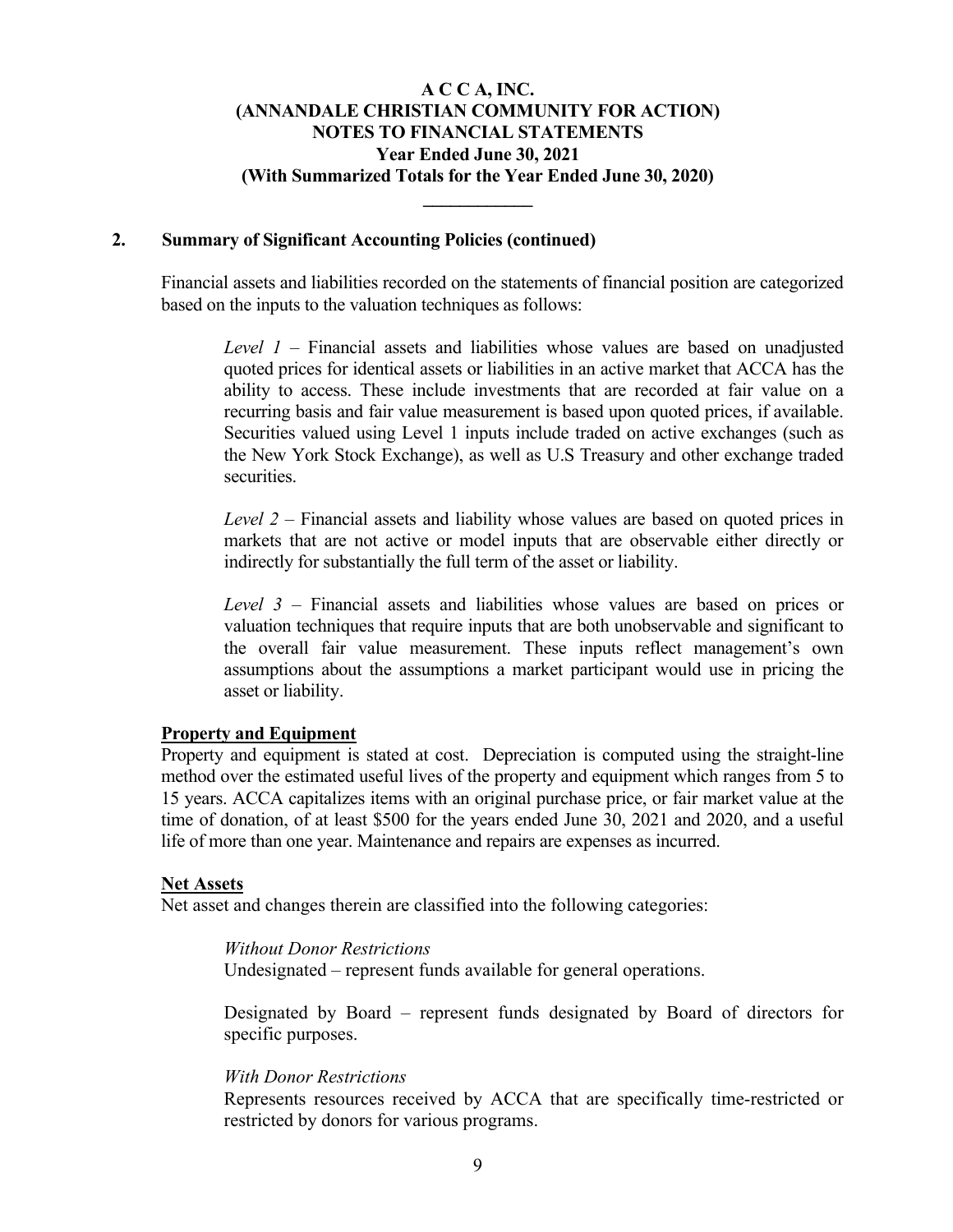**\_\_\_\_\_\_\_\_\_\_\_\_** 

### **2. Summary of Significant Accounting Policies (continued)**

#### **Revenue Recognition**

Contributions from area churches, individuals, and organizations are recorded when received. Contributions with donor-imposed restrictions are reported as with donor restrictions support except for donor-restricted contributions are met in the same reporting period are reported as without donor restrictions support. When the donor restriction expires, that is, when a stipulated time restriction ends or purpose is accomplished, net assets with donor restrictions are reclassified to net assets without donor restrictions and reported in the statement of activities as net assets released from restrictions.

Tuition revenue is recognized when earned (point over time). Parent fees are billed weekly for childcare based on a sliding scale of family income (point over time). Parental tuition subsidies from Fairfax County are recorded based on children attendance for eligible parents (point over time). Any amount received in advance of services are recorded as deferred revenue.

ACCA recognizes in-kind support only if professional services received (a) create or enhance long-lived assets or (b) require specialized skills, provided by individuals possessing those skills, and would typically need to be purchased if not provided by donation. Most services received by ACCA do not meet these criteria. Contributions of tangible assets are recognized at fair market value when received. The amounts reflected in the accompanying financial statements as in-kind support are offset by like amounts included in expenses or assets. The donated food is estimated based on the national average for pounds of food and approximates fair value. The donated furniture is estimated based on the current Valuation Guide for Goodwill Donors and approximates fair value.

### **Allocation of Expenses**

The costs of providing various programs and supporting activities have been summarized on a functional basis in the financial statements. Accordingly, occupancy and office expenses have been allocated among the programs and supporting services benefited based on personnel efforts or space usage.

#### **Interfund Transfers**

The Human Services Ministries shares donations with the Child Development Center through the annual budget process. These amounts are treated as interfund transfers and are eliminated in the financial statements. Total support from the Human Service Ministries to the Child Development Center was \$135,000 and \$160,000 for the years ended June 30, 2020 and 2019, respectively.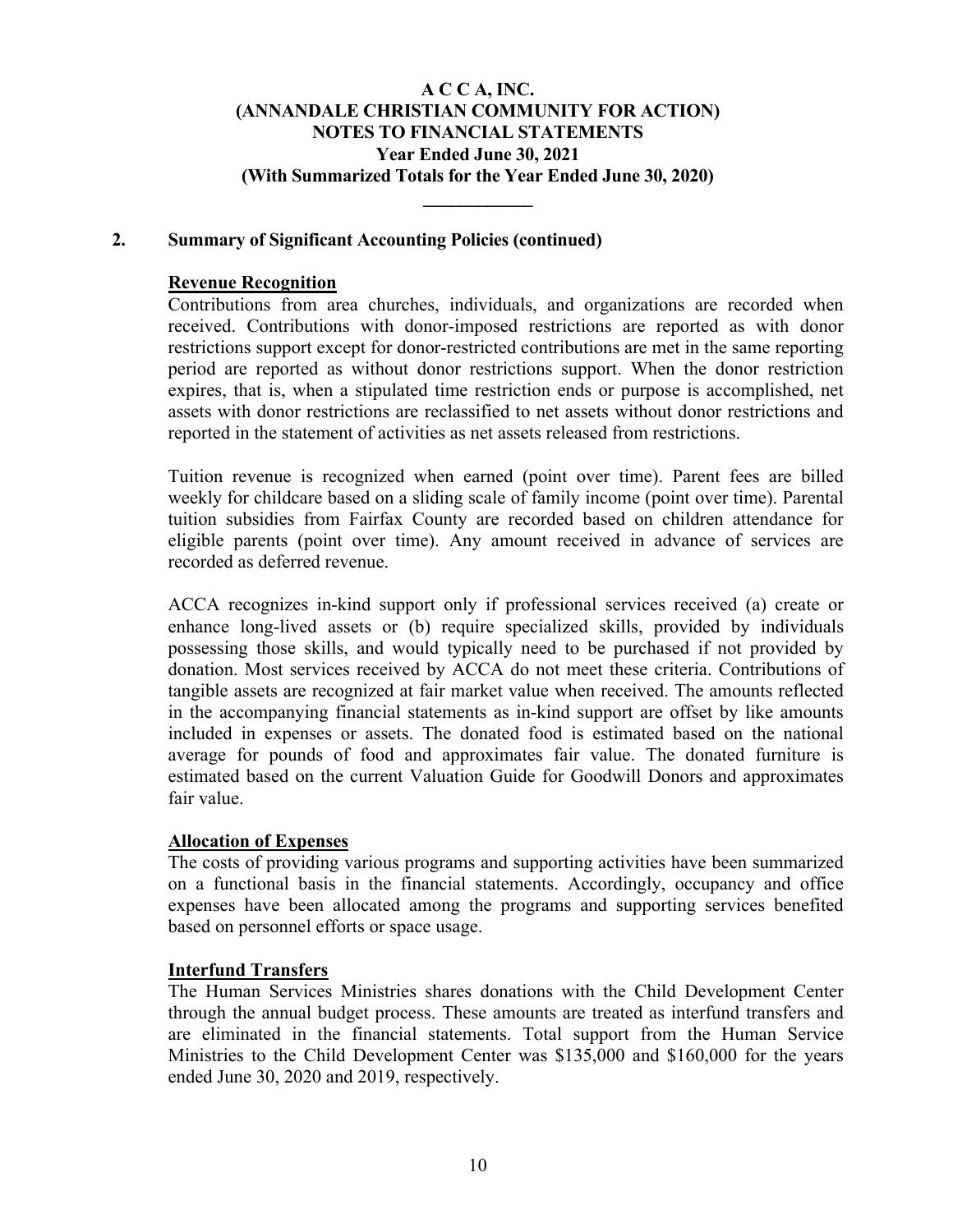**\_\_\_\_\_\_\_\_\_\_\_\_** 

### **2. Summary of Significant Accounting Policies (continued)**

### **Subsequent Events**

In preparing these financial statements, ACCA has evaluated events and transactions for potential recognition or disclosure through February 24, 2022, the date the financial statements were available to be issued.

#### **3. Concentrations of Risk**

### **Credit Risk**

Financial instruments which subject ACCA to a concentration of credit risk consist of demand deposits placed with financial institutions. At times during the year, ACCA had funds invested with local financial institutions in excess of the Federal Deposit Insurance Corporation limits.

### **Market Value Risk**

ACCA invests in diversified investments. These investments are exposed to various risks, such as fluctuations in market value and credit risk. It is at least reasonably possible that changes in risks in the near term could materially affect investment balances and the amounts reported in the financial statements.

#### **4. Liquidity and Availability**

ACCA routinely monitors liquidity for operations in accordance with its financial policies. Financial assets available for general expenditure, that is, without donor or other restrictions limiting their use, within one year of the statements of financial position date, are made up as noted below with the amount restricted for the Legacy Fund. Although the Board does not intend to spend from its Legacy Fund other than amounts appropriated for general expenditure as part of its annual budget approval and appropriation, amounts from the Legacy Fund could be made available if necessary.

|                                           | 2021            |    | 2020       |
|-------------------------------------------|-----------------|----|------------|
| Cash and cash equivalents                 | \$<br>3,158,463 | S  | 3,999,201  |
| Accounts receivable                       | 649,701         |    | 382,439    |
| Investments                               | 174,614         |    | 174,931    |
| Total                                     | 3,982,778       |    | 4,556,571  |
| Less: net assets with donor restrictions  | (62, 195)       |    | (66, 855)  |
| Less: board designated legacy fund assets | (645,290)       |    | (523, 830) |
| Total                                     | 3,275,293       | \$ | 3,965,886  |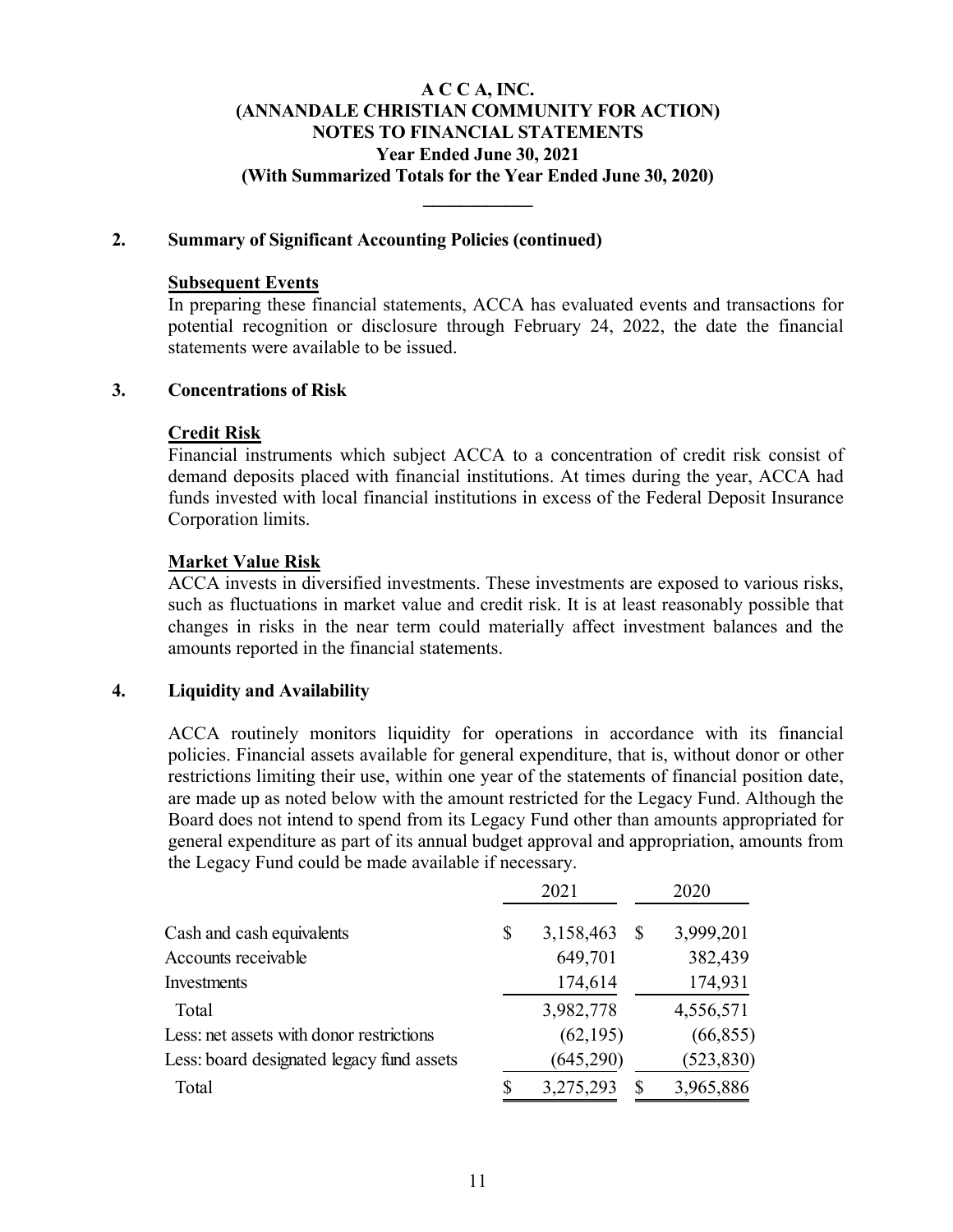**\_\_\_\_\_\_\_\_\_\_\_\_** 

### **5. Accounts Receivable**

A summary of amounts included in accounts receivable at June 30, 2021 and 2020, is as follows:

|                                         |   | 2021       | 2020    |
|-----------------------------------------|---|------------|---------|
| Parental subsidy - Fairfax County       | S | 583,550 \$ | 270,369 |
| <b>CARES Funds</b>                      |   |            | 43,500  |
| United States Department of Agriculture |   | 30,335     | 14,402  |
| Other                                   |   | 35,816     | 54,168  |
| Total accounts receivable               |   | 649,701    | 382,439 |

There was no allowance for uncollectible accounts receivable as of June 30, 2021 and 2020.

### **6. Inventory**

Inventory consists of the following at June 30:

|                 | 2021      |  |        |  |  |
|-----------------|-----------|--|--------|--|--|
| Food            | 30,375 \$ |  | 27,925 |  |  |
| Furniture       | 5,395     |  | 4,995  |  |  |
| Total inventory | 35,770    |  | 32,920 |  |  |

### **7. Investments**

Investments consist of the following at June 30:

|                         |              | 2021     | 2020    |
|-------------------------|--------------|----------|---------|
| Cash                    | <sup>8</sup> | 2,491 \$ | 325     |
| Certificates of deposit |              | 54,946   | 57,442  |
| Money market fund       |              | 117,177  | 117,164 |
| Total investments       |              | 174,614  | 174,931 |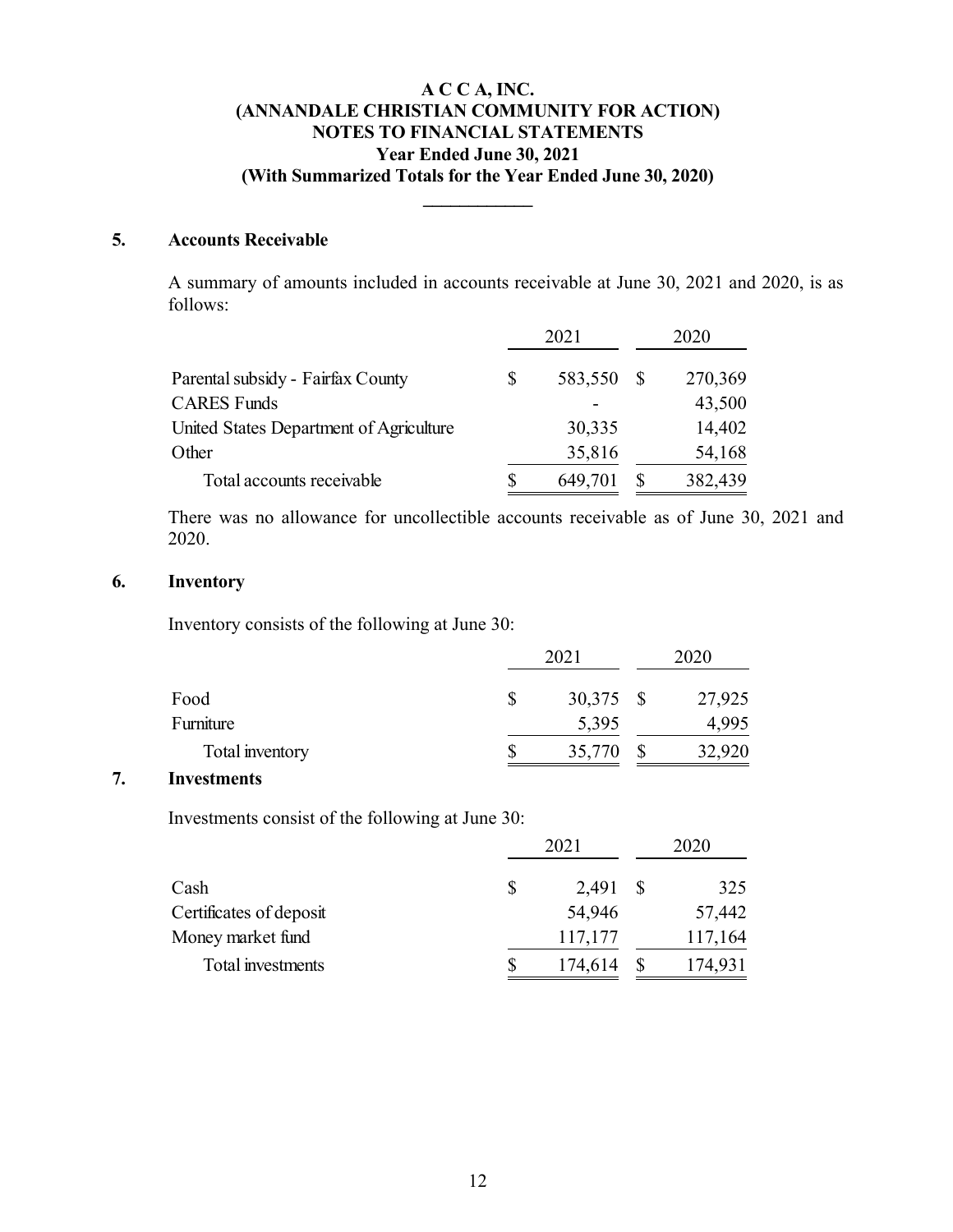**\_\_\_\_\_\_\_\_\_\_\_\_** 

# **7. Investments (continued)**

Investment (loss) income for the years ended June 30, 2021 and 2020, is comprised of the following:

|                                         | 2021    | 2020     |
|-----------------------------------------|---------|----------|
| Interest and dividends from investments | 356 \$  | (11,638) |
| Interest from note receivable           | 1,392   | 1,427    |
| Total investment income (loss)          | 1.748 S | (10,211) |

### **8. Fair Value Measurements**

The following table presents ACCA's fair value hierarchy for those assets and liabilities measured at fair value on a recurring basis as of June 30, 2021 and 2020:

|                         |               |         |               | June 30, 2021 |               |         |               |         |
|-------------------------|---------------|---------|---------------|---------------|---------------|---------|---------------|---------|
|                         |               | Total   |               | Level 1       |               | Level 2 |               | Level 3 |
| Investments             |               |         |               |               |               |         |               |         |
| Cash                    | \$            | 2,491   | <b>S</b>      | 2,491         | S             |         | \$            |         |
| Certificates of deposit |               | 54,946  |               |               |               | 54,946  |               |         |
| Money market fund       |               | 117,177 |               | 117,177       |               |         |               |         |
| Total                   | \$            | 174,614 | $\mathbb{S}$  | 119,668       | $\mathbb{S}$  | 54,946  | $\mathbb{S}$  |         |
|                         |               |         |               | June 30, 2020 |               |         |               |         |
|                         |               | Total   |               | Level 1       |               | Level 2 |               | Level 3 |
| Investments             |               |         |               |               |               |         |               |         |
| Cash                    | $\mathcal{S}$ | 325     | <sup>\$</sup> | 325           | $\mathcal{S}$ |         | $\mathcal{S}$ |         |
| Certificates of deposit |               | 57,442  |               |               |               | 57,442  |               |         |
| Money market fund       |               | 117,164 |               | 117,164       |               |         |               |         |
| Total                   |               | 174,931 |               | 117,489       | \$            | 57,442  | \$            |         |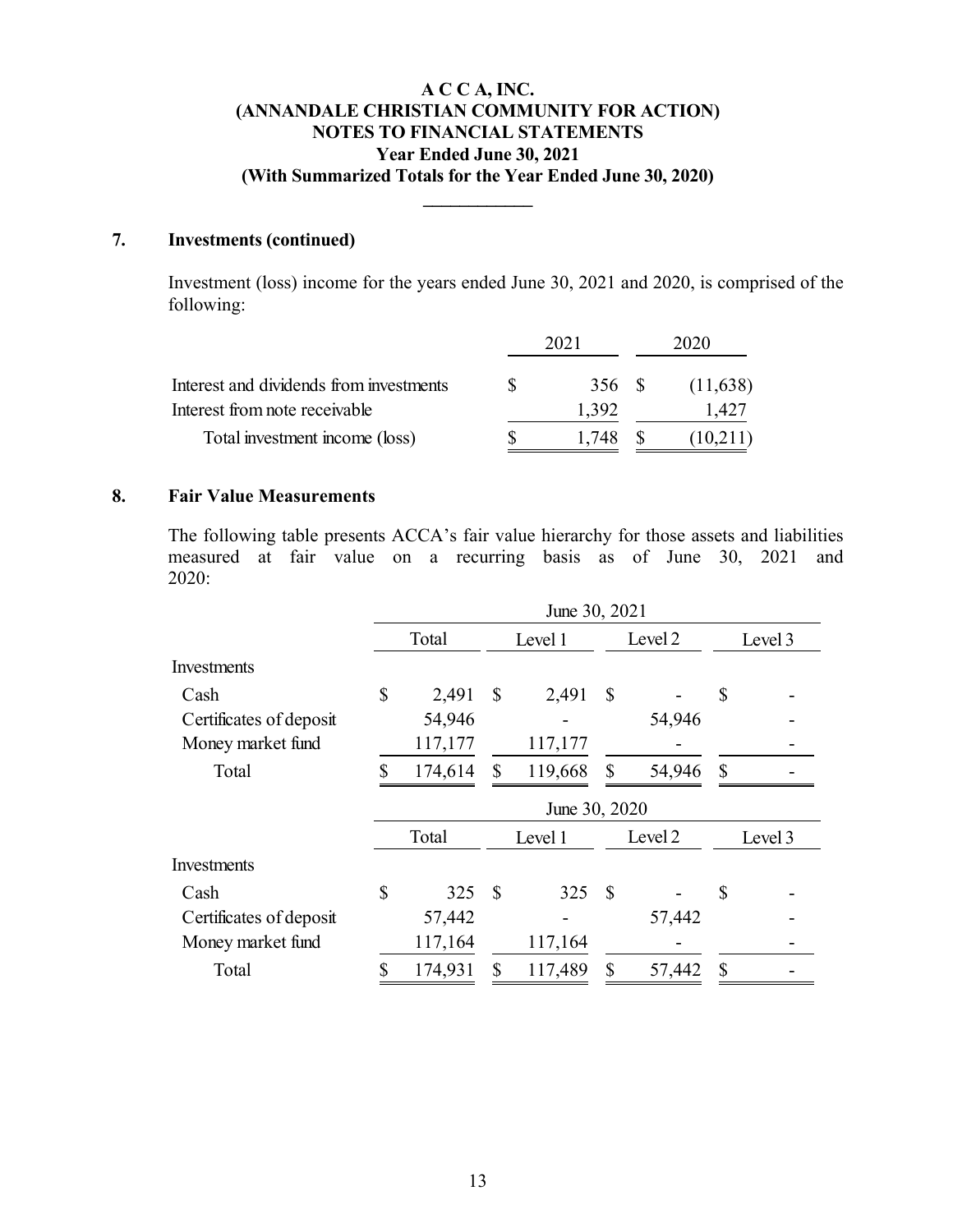**\_\_\_\_\_\_\_\_\_\_\_\_** 

### **9. Property and Equipment**

A summary of property and equipment at June 30, 2021, is as follows:

|                                 |               |              | June 30, 2021 |              |          |               |              |
|---------------------------------|---------------|--------------|---------------|--------------|----------|---------------|--------------|
|                                 |               |              | Accumulated   |              |          |               | Depreciation |
|                                 | Cost          |              | depreciation  |              | Net cost |               | expense      |
| Child Development Center        |               |              |               |              |          |               |              |
| Equipment and furniture         | \$<br>665,171 | $\mathbb{S}$ | 343,418       | \$           | 321,753  | $\mathcal{S}$ | 75,912       |
| <b>Human Service Ministries</b> |               |              |               |              |          |               |              |
| Vehicles                        | 36,271        |              | 36,271        |              |          |               |              |
| Total                           | \$<br>701,442 | \$           | 379,689       | \$           | 321,753  | $\mathcal{S}$ | 75,912       |
|                                 | June 30, 2020 |              |               |              |          |               |              |
|                                 |               |              |               |              |          |               |              |
|                                 |               |              | Accumulated   |              |          |               | Depreciation |
|                                 | Cost          |              | depreciation  |              | Net cost |               | expense      |
| Child Development Center        |               |              |               |              |          |               |              |
| Equipment and furniture         | \$<br>631,155 | $\mathbb{S}$ | 267,506       | $\mathbb{S}$ | 363,649  | $\mathbb{S}$  | 72,049       |
| <b>Human Service Ministries</b> |               |              |               |              |          |               |              |
| Vehicles                        | 36,271        |              | 36,271        |              |          |               |              |

#### **10. Coronavirus Aid, Relief, and Economic Security (CARES) Act**

In May 2020, ACCA received \$3,120,000 from the CARES Act Direct Assistance Supplementary Fund Program. The contract with Fairfax County Virginia, provides up to \$2,945,516 of direct assistance payments with the remainder covering administrative costs of ACCA. Revenue is recognized as assistance payments are made as directed by the County. At June 30, 2020, approximately \$1.5 million of deferred revenue remained, with payments expected to continue through September 30, 2021.

On May 6, 2020, ACCA received a loan from United Bank, a financial institution, in the amount of \$538,700 to fund payroll and benefits. ACCA received forgiveness during fiscal year ended June 30, 2021 and is included in grant revenue.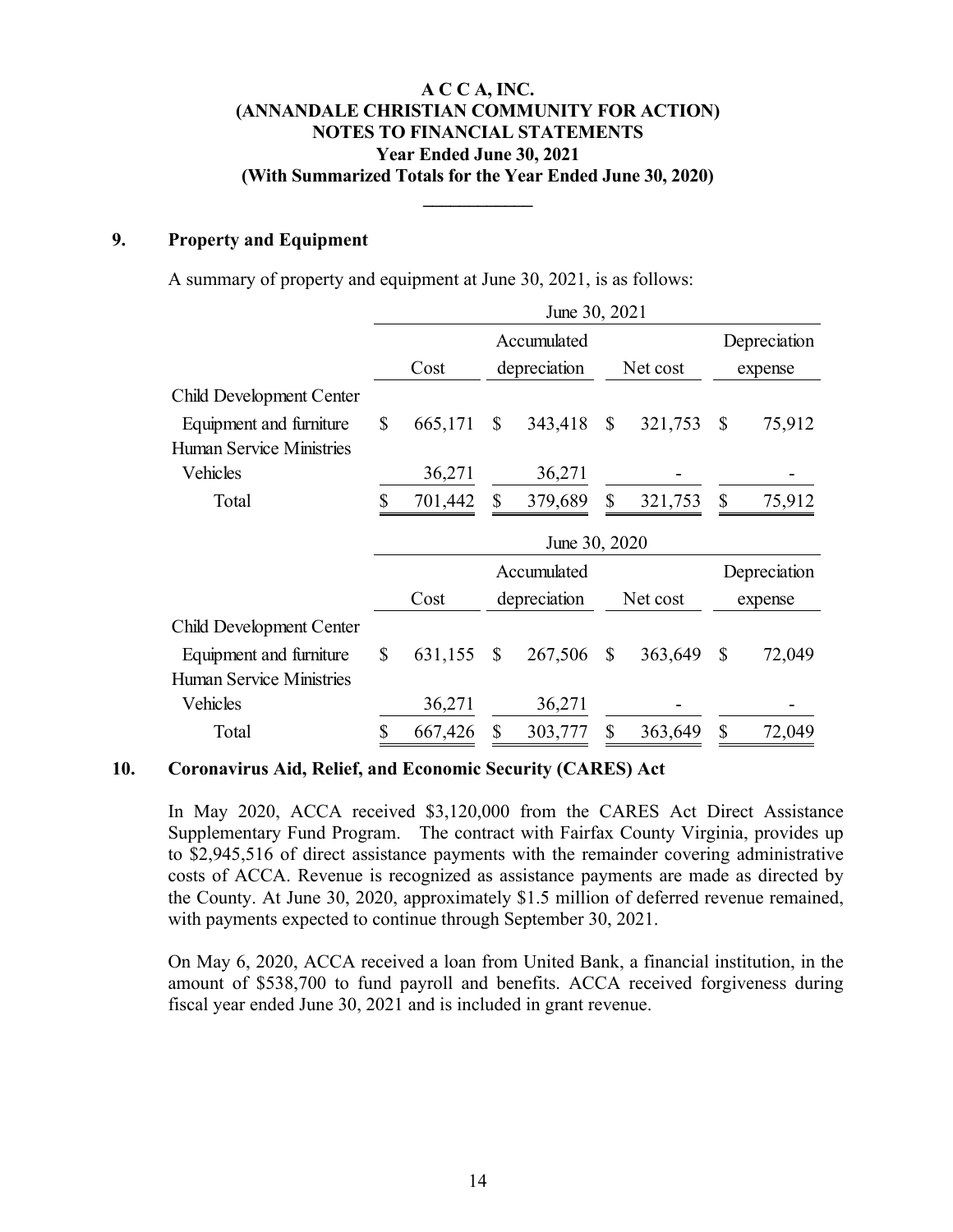**\_\_\_\_\_\_\_\_\_\_\_\_** 

### **11. Net Assets Without Donor Restrictions Designated by Board**

The Board of Directors formed the Legacy Fund to designate certain contributions to benefit the poor of the community through programs and services deemed appropriate by ACCA. These funds will be used for Board-approved projects over a 10-year period.

Activities of the Legacy Fund at June 30, 2021 and 2020, consisted of the following:

|                             |  | 2020       |  |           |
|-----------------------------|--|------------|--|-----------|
| Balance - beginning of year |  | 523,830 \$ |  | 578,792   |
| Support approved            |  | -          |  | (54, 962) |
| Balance - end of year       |  | 523,830    |  | 523,830   |

#### **12. Net Assets With Donor Restrictions**

Net assets with donor restrictions at June 30, 2021 and 2020, consisted of funds for the following purposes:

|                       |               | July 1, 2020 | Additions        |               | Releases   |               | June 30, 2021             |
|-----------------------|---------------|--------------|------------------|---------------|------------|---------------|---------------------------|
| Scholarship - Ruffing | \$            | 10,056       | \$               | $\mathcal{S}$ |            | $\mathcal{S}$ | 10,056                    |
| Rebuilding Together   |               | 4,596        |                  |               |            |               | 4,596                     |
| Nutrition and Hygiene |               | 39,606       |                  |               | (5,495)    |               | 34,111                    |
| Furniture - Crib Fund |               | 9,298        |                  |               |            |               | 9,298                     |
| Furniture - Fuel      |               | 1,699        | 835              |               |            |               | 2,534                     |
| Infrastructure        |               | 1,600        |                  |               |            |               | 1,600                     |
| Total                 |               | 66,855       | \$<br>835        | \$            | (5, 495)   | \$            | 62,195                    |
|                       |               |              |                  |               |            |               |                           |
|                       |               | July 1, 2019 | <b>Additions</b> |               | Releases   |               | June 30, 2020             |
| Scholarship - Ruffing | $\mathcal{S}$ | 10,456       | \$               | \$            | $(400)$ \$ |               |                           |
| Rebuilding Together   |               | 346          | 4,250            |               |            |               |                           |
| Nutrition and Hygiene |               | 32,406       | 7,200            |               |            |               | 10,056<br>4,596<br>39,606 |
| Furniture - Crib Fund |               | 9,298        |                  |               |            |               | 9,298                     |
| Furniture - Fuel      |               | 1,089        | 610              |               |            |               | 1,699                     |
| Infrastructure        |               | 1,600        |                  |               |            |               | 1,600                     |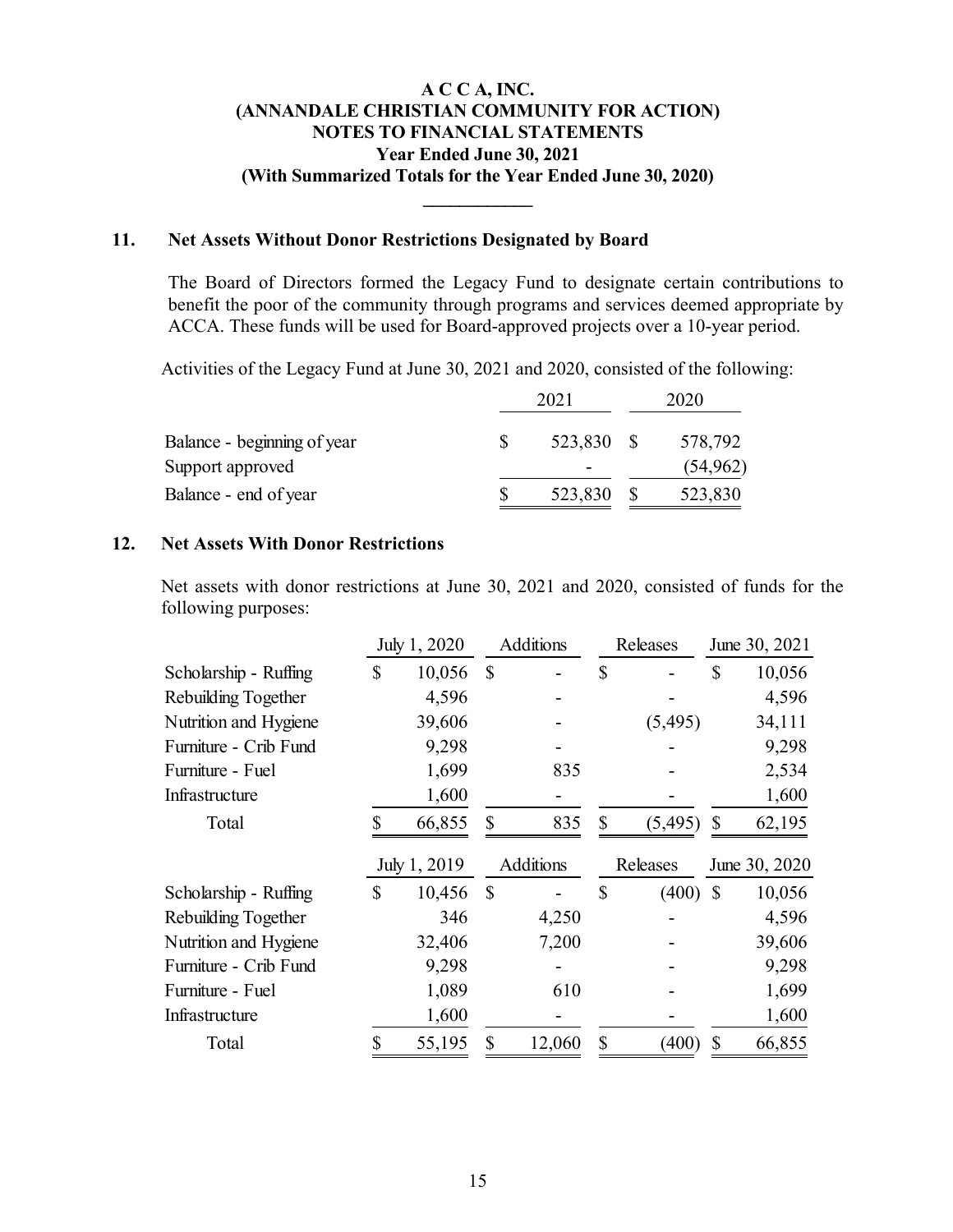**\_\_\_\_\_\_\_\_\_\_\_\_** 

### **13. In-Kind Support**

ACCA receives various types of in-kind support, including facilities, food, furniture, and professional services. A summary of in-kind support received by type for the years ended June 30, 2021 and 2020, is as follows:

|                                   |    | 2020       |  |         |
|-----------------------------------|----|------------|--|---------|
| Rent and utilities                | \$ | 555,936 \$ |  | 596,567 |
| Donated food                      |    | 227,927    |  | 133,233 |
| Donated furniture                 |    | 8,142      |  | 9,223   |
| Donated other                     |    | 6,000      |  | 6,000   |
| Total                             |    | 798,005    |  | 745,023 |
| $\blacksquare$<br>$\cdot$ $\cdot$ |    |            |  |         |

### **14. Pension Plan**

ACCA has a 403(b) plan agreement which is available for employees who are 18 or older, and have worked greater than 1,000 hours or one year of service. The plan allows for a discretionary employer match. Retirement plan expense for the years ended June 30, 2021 and 2020, is for \$4,782 and \$6,654, respectively.

# **15. Leased Facilities**

The Child Development Center operates at 7200 Columbia Pike, Annandale, Virginia. The preschool day care activities are housed in a former elementary school where approximately 11,500 square feet of space is leased from Fairfax County for rental of \$627 per month, including all utilities. The lease agreement executed August 26, 1980, does not specify any fixed terms but provides that the County Board of Supervisors may adjust all terms and conditions of the lease upon 120 days written notice. The infant and toddler day care, consisting of approximately 6,000 square feet of space which ACCA began leasing from Fairfax County on October 1, 1991. The lease provides for free rent and utilities and for automatic renewal on a yearly basis unless 90 days written notice is given by either party. ACCA's total rent and custodial expense was \$609,365 and \$656,369 for the years ended June 30, 2021 and 2020, respectively.

The fair value of free rent component has been recorded in the accompanying financial statements as in-kind support and in-kind expense, estimated at \$20 and \$21 square foot per year for the years ended June 30, 2021 and 2020, respectively, less the actual amount of rent and custodial expenses paid by ACCA.